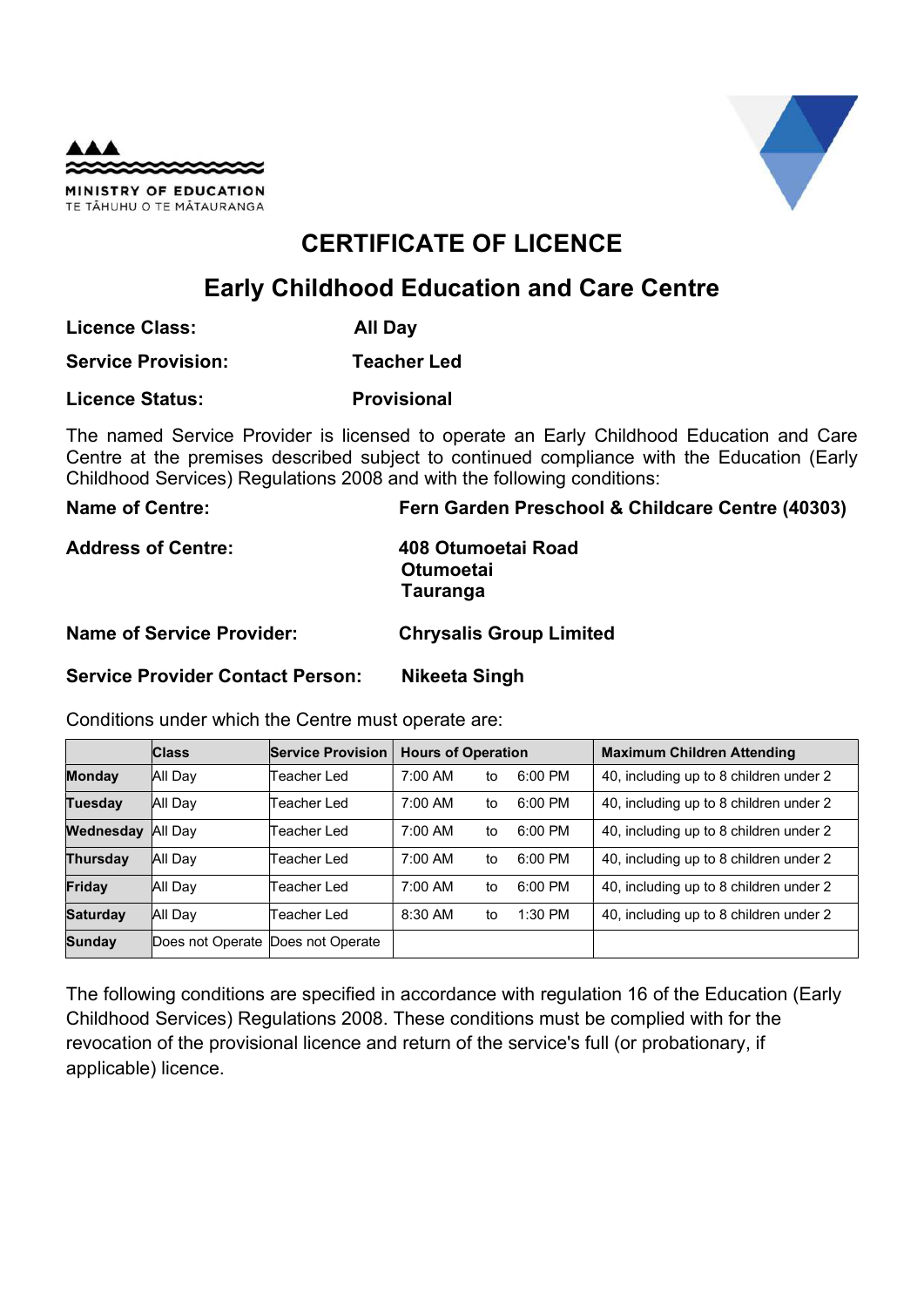| <b>Regulation</b> | <b>Criteria</b> | <b>Condition to be met</b>                                                                                                                                                                                                                                                                                                                                                                                                                                                                                                                                                                                                                                                                                                                                                                                                                                                                                                                                                                                                                                                                                                                                                                                                                                      | <b>Compliance Date</b> |
|-------------------|-----------------|-----------------------------------------------------------------------------------------------------------------------------------------------------------------------------------------------------------------------------------------------------------------------------------------------------------------------------------------------------------------------------------------------------------------------------------------------------------------------------------------------------------------------------------------------------------------------------------------------------------------------------------------------------------------------------------------------------------------------------------------------------------------------------------------------------------------------------------------------------------------------------------------------------------------------------------------------------------------------------------------------------------------------------------------------------------------------------------------------------------------------------------------------------------------------------------------------------------------------------------------------------------------|------------------------|
| 45                | <b>PF12</b>     | To provide evidence that parts of the building or buildings used by children<br>have: *lighting (natural or artificial) that is appropriate to the activities<br>offered or purpose of each room; *ventilation (natural or mechanical) that<br>allows fresh air to circulate (particularly in sanitary and sleep areas); *a<br>safe and effective means of maintaining a room temperature of no lower<br>than 16°C; and *acoustic absorption materials if necessary to reduce noise<br>levels that may negatively affect children's learning or wellbeing.                                                                                                                                                                                                                                                                                                                                                                                                                                                                                                                                                                                                                                                                                                      | 8 December 2020        |
| 46                | HS <sub>1</sub> | To provide evidence that premises, furniture, furnishings, fittings,<br>equipment, and materials are kept safe, hygienic and maintained in good<br>condition.                                                                                                                                                                                                                                                                                                                                                                                                                                                                                                                                                                                                                                                                                                                                                                                                                                                                                                                                                                                                                                                                                                   | 8 December 2020        |
| 46                | HS7             | To provide evidence of a written emergency plan and supplies to ensure<br>the care and safety of children and adults at the service. The plan must<br>include evacuation procedures for the service's premises, which apply in a<br>variety of emergency situations and which are consistent with the Fire<br>Evacuation Scheme for the building. Documentation required: *A written<br>emergency plan that includes at least: *An evacuation procedure for the<br>premises. *A list of safety and emergency supplies and resources sufficient<br>for the age and number of children and adults at the service and details of<br>how these will be maintained and accessed in an emergency. *Details of<br>the roles and responsibilities that will apply during an emergency situation.<br>*A communication plan for families and support services. *Evidence of<br>review of the plan on an, at least, annual basis and implementation of<br>improved practices as required.                                                                                                                                                                                                                                                                                  | 8 December 2020        |
| 46                | HS9             | To provide evidence that a procedure for monitoring children's sleep is<br>displayed and implemented and a record of children's sleep times is kept.<br>Documentation required: 1. A procedure for monitoring children's sleep.<br>The procedure ensures that children: * do not have access to food or liquids<br>while in bed; and *are checked for warmth, breathing, and general well-<br>being at least every 5-10 minutes, or more frequently according to<br>individual needs. 2. A record of the time each child attending the service<br>sleeps, and checks made by adults during that time. Specifically, provide<br>evidence of a review that has been undertaken to improve engagement<br>and practice with sleep monitoring requirements.                                                                                                                                                                                                                                                                                                                                                                                                                                                                                                          | 8 December 2020        |
| 46                | <b>HS10</b>     | To provide evidence that furniture or items intended for children to sleep on<br>(such as cots, beds, stretchers, or mattresses) are arranged and spaced<br>when in use so that: • adults have clear access to at least one side<br>(meaning the length, not the width); • the area surrounding each child<br>allows sufficient air movement to minimise the risk of spreading illness; and<br>• children able to sit or stand can do so safely as they wake.                                                                                                                                                                                                                                                                                                                                                                                                                                                                                                                                                                                                                                                                                                                                                                                                   | 8 December 2020        |
| 46                | <b>HS22</b>     | To provide evidence children are supervised while eating. Provide records<br>of the outcome of the review process including a reviewed supervision plan<br>which clearly indicates how staff will supervise children while eating.                                                                                                                                                                                                                                                                                                                                                                                                                                                                                                                                                                                                                                                                                                                                                                                                                                                                                                                                                                                                                              | 8 December 2020        |
| 46                | <b>HS28</b>     | To provide evidence that medicine (prescription and non-prescription) is<br>not given to a child unless it is given: *by a doctor or ambulance personnel<br>in an emergency; or *by the parent of the child; or *with the written<br>authority (appropriate to the category of medicine) of a parent. Medicines<br>are stored safely and appropriately, and are disposed of, or sent home with<br>a parent (if supplied in relation to a specific child) after the specified time.<br>Documentation required: 1. A record of the written authority from parents<br>for the administration of medicine in accordance with the requirement for<br>the category of medicine outlined in Appendix 3. 2. A record of all medicine<br>(prescription and non-prescription) given to children attending the service.<br>Records include: *name of the child; *name and amount of medicine given;<br>*date and time medicine was administered and by whom; and *evidence of<br>parental acknowledgement. Related to clause 46 (1)(b) of standard. To<br>provide an procedure for administering medication to children that ensures<br>the health and safety of children is given by proper care, and that<br>medication is not administered inappropriately by services. | 8 December 2020        |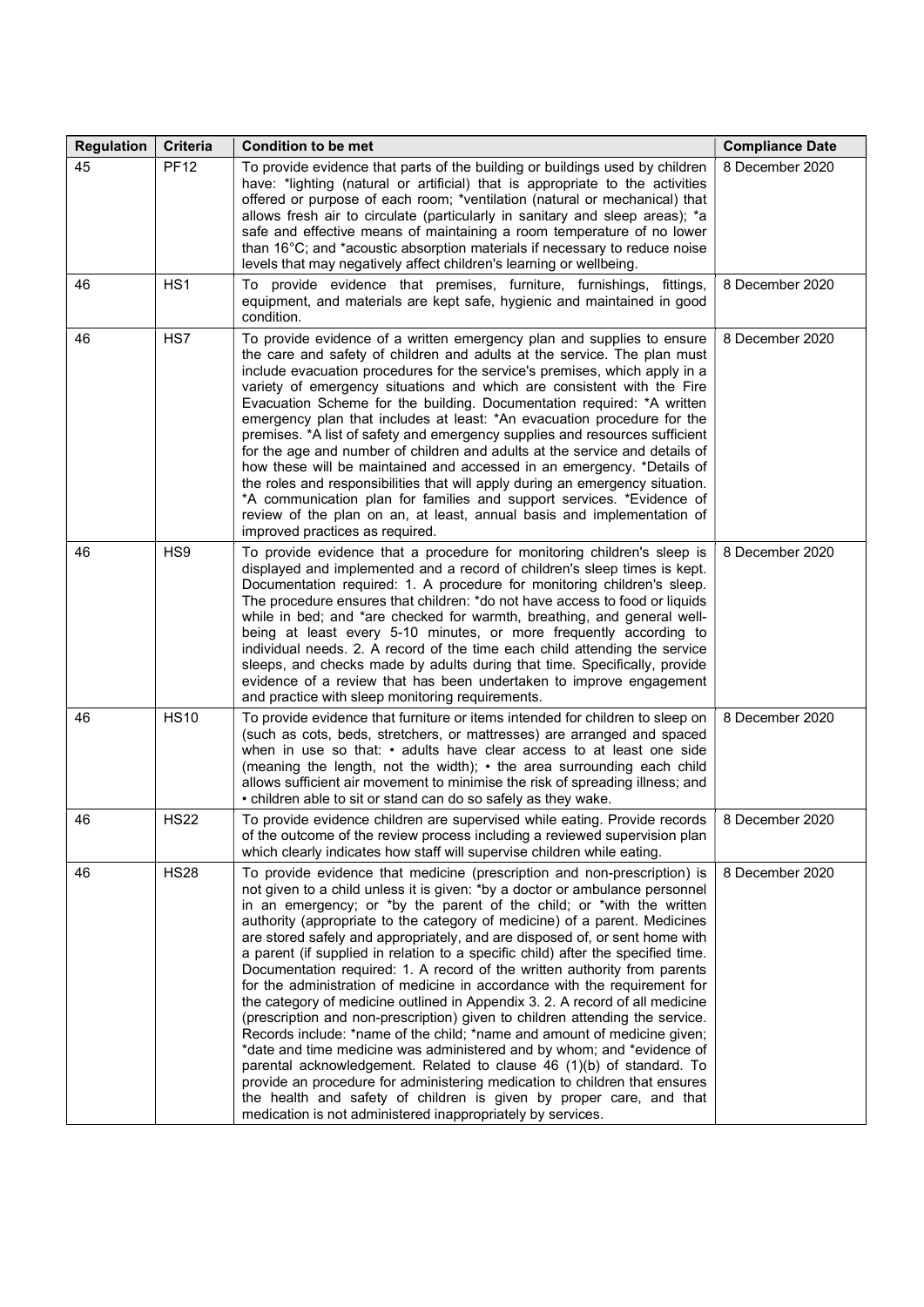| 46 | <b>HS29</b>     | To provide evidence that adults who administer medicine to children (other<br>than their own) are provided with information and/or training relevant to the<br>task. Documentation required: A record of training and/or information<br>provided to adults who administer medicine to children (other than their<br>own) while at the service.                                                                                                                                                                                                                                                                                                                                                                                                                                                                                                                                                                                                                                                                                                                                           | 8 December 2020 |
|----|-----------------|------------------------------------------------------------------------------------------------------------------------------------------------------------------------------------------------------------------------------------------------------------------------------------------------------------------------------------------------------------------------------------------------------------------------------------------------------------------------------------------------------------------------------------------------------------------------------------------------------------------------------------------------------------------------------------------------------------------------------------------------------------------------------------------------------------------------------------------------------------------------------------------------------------------------------------------------------------------------------------------------------------------------------------------------------------------------------------------|-----------------|
| 46 | <b>HS31</b>     | To provide evidence of a written child protection policy that meets the<br>requirements of the Children Act 2014. The policy contains: • provisions for<br>the identification and reporting of child abuse and neglect, and •<br>information about how the service will keep children safe from abuse and<br>neglect, and • how it will respond to suspected child abuse and neglect.                                                                                                                                                                                                                                                                                                                                                                                                                                                                                                                                                                                                                                                                                                    | 8 December 2020 |
| 47 | GMA1            | To provide evidence the following are prominently displayed at the service<br>for parents and visitors: *the Education (Early Childhood Services)<br>Regulations 2008, and the Licensing Criteria for Early Childhood Education<br>and Care Centres 2008; *the full names and qualifications of each person<br>counting towards regulated qualification requirements; *the service's<br>current licence certificate; and *a procedure people should follow if they<br>wish to complain about non-compliance with the Regulations or criteria.<br>Documentation required: A procedure people should follow if they wish to<br>complain about non-compliance with the Regulations or criteria. The<br>procedure includes the option to contact the local Ministry of Education<br>office and provides contact details.                                                                                                                                                                                                                                                                     | 8 December 2020 |
| 47 | GMA7A           | To provide evidence that all children's workers who have access to<br>children are safety checked in accordance with the Vulnerable Children Act<br>2014. Safety checks must be undertaken and the results obtained before<br>the worker has access to children. The results of the safety checks must<br>be recorded and the record kept as long as the person is employed at the<br>service. Every children's worker must be safety checked every three years.<br>Safety checks may be carried out by the employer or another person or<br>organisation acting on their behalf. Documentation required: A written<br>procedure for safety checking all children's workers before they have<br>access to children that meets the safety checking requirements of the<br>Vulnerable Children Act 2014; and A record of all safety checks and the<br>results.                                                                                                                                                                                                                             | 8 December 2020 |
| 47 | GMA8            | To provide evidence of an annual plan guides the service's operation.<br>Documentation required: An annual plan identifying 'who', 'what', and<br>'when' in relation to key tasks undertaken each year.                                                                                                                                                                                                                                                                                                                                                                                                                                                                                                                                                                                                                                                                                                                                                                                                                                                                                  | 8 December 2020 |
| 47 | GMA10           | To provide evidence that enrolment records are maintained for each child<br>attending. Records are kept for at least 7 years. Documentation required:<br>*Enrolment records for each child currently attending and for those who<br>have attended in the previous 7 years. *Records meet the requirements of<br>the Early Childhood Education Funding Handbook and include at least:<br>*the child's full name, date of birth, and address; *the name and address of<br>at least 1 parent; *details of how at least 1 parent (or someone nominated<br>by them) can be contacted while the child attends the service; *the name of<br>the medical practitioner (or medical centre) who should, if practicable, be<br>consulted if the child is ill or injured; *details of any chronic illness/condition<br>that the child has, and of any implications or actions to be followed in<br>relation to that illness/condition; *the names of the people authorised by<br>the parent to collect the child; and *any court orders affecting day to day<br>care of, or contact with, the child. | 8 December 2020 |
| 45 | PF <sub>2</sub> | To provide evidence the design and layout of the premises support<br>effective adult supervision so that children's access to the licensed space<br>(indoor and outdoor) is not unnecessarily limited.                                                                                                                                                                                                                                                                                                                                                                                                                                                                                                                                                                                                                                                                                                                                                                                                                                                                                   | 5 February 2021 |
| 46 | <b>HS12</b>     | To provide evidence that equipment, premises and facilities are checked<br>on every day of operation for hazards to children. Accident/incident records<br>are analysed to identify hazards and appropriate action is taken. Hazards<br>to the safety of children are eliminated, isolated or minimised.<br>Consideration of hazards must include but is not limited to: *cleaning<br>agents, medicines, poisons, and other hazardous materials; *electrical<br>sockets and appliances (particularly heaters); *hazards present in kitchen<br>or laundry facilities; *vandalism, dangerous objects, and foreign materials<br>(e.g. broken glass, animal droppings); *the condition and placement of<br>learning, play and other equipment; *windows and other areas of glass;<br>*poisonous plants; and *bodies of water. Documentation required: A<br>documented risk management system.                                                                                                                                                                                                | 5 February 2021 |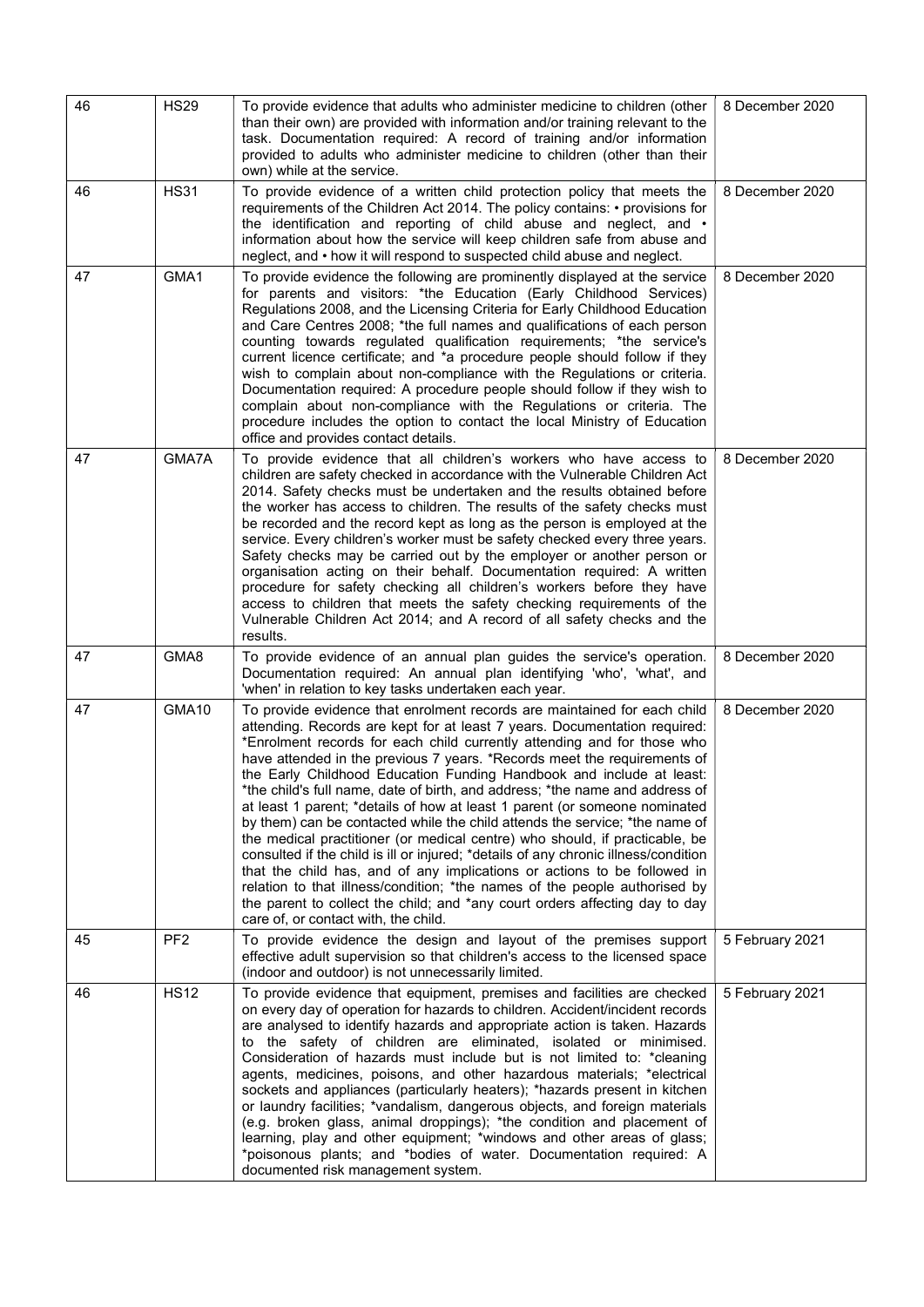| 46 | <b>HS27</b>    | To provide evidence that all practicable steps are taken to get immediate<br>medical assistance for a child who is seriously injured or becomes<br>seriously ill, and to notify a parent of what has happened. Documentation<br>required: A record of all injuries, illnesses and incidents that occur at the<br>service. Records include: the child's name; the date, time, and description<br>of the injury, illness or incident; actions taken and by whom; and evidence<br>that parents have been informed. A procedure outlining the service's<br>response to injury, illness and incidents, including the review and<br>implementation of practices as required.                                                                                                                                                                                                                                                                                                                                                                                                                                                                                                                                                                                                                                                                                              | 5 February 2021 |
|----|----------------|---------------------------------------------------------------------------------------------------------------------------------------------------------------------------------------------------------------------------------------------------------------------------------------------------------------------------------------------------------------------------------------------------------------------------------------------------------------------------------------------------------------------------------------------------------------------------------------------------------------------------------------------------------------------------------------------------------------------------------------------------------------------------------------------------------------------------------------------------------------------------------------------------------------------------------------------------------------------------------------------------------------------------------------------------------------------------------------------------------------------------------------------------------------------------------------------------------------------------------------------------------------------------------------------------------------------------------------------------------------------|-----------------|
| 47 | GMA11          | To provide evidence that attendance record is maintained that shows the<br>times and dates of every child's attendance at the service. Records are<br>kept for at least 7 years. Documentation required: An attendance record<br>that meets the requirements outlined in the Early Childhood Education<br>Funding Handbook for children currently attending, and children who have<br>attended in the previous 7 years. Specifically Funding Handbook (6-3), •<br>Marked by staff daily (or for each session if more than one session a day)                                                                                                                                                                                                                                                                                                                                                                                                                                                                                                                                                                                                                                                                                                                                                                                                                        | 5 February 2021 |
| 43 | C <sub>2</sub> | To provide documented evidence that the service curriculum is informed by<br>assessment, planning, and evaluation (documented and undocumented)<br>that demonstrates an understanding of children's learning, their interests,<br>whānau, and life contexts.                                                                                                                                                                                                                                                                                                                                                                                                                                                                                                                                                                                                                                                                                                                                                                                                                                                                                                                                                                                                                                                                                                        | 31 March 2021   |
| 43 | C <sub>3</sub> | To provide evidence of how adults providing education and care engage in<br>meaningful, positive interactions to enhance children's learning and nurture<br>reciprocal relationships. Specifically, documentation to support changed<br>practice of how adults response and support children settling.                                                                                                                                                                                                                                                                                                                                                                                                                                                                                                                                                                                                                                                                                                                                                                                                                                                                                                                                                                                                                                                              | 31 March 2021   |
| 43 | C <sub>4</sub> | To provide evidence that the practices of adults providing education and<br>care demonstrate an understanding of children's learning<br>and<br>development, and knowledge of relevant theories and practice in early<br>childhood education.                                                                                                                                                                                                                                                                                                                                                                                                                                                                                                                                                                                                                                                                                                                                                                                                                                                                                                                                                                                                                                                                                                                        | 31 March 2021   |
| 45 | <b>PF13</b>    | To provide evidence that outdoor activity space is: *connected to the<br>indoor activity space and can be easily and safely accessed by children;<br>*safe, well-drained, and suitably surfaced for a variety of activities;<br>*enclosed by structures and/or fences and gates designed to ensure that<br>children are not able to leave the premises without the knowledge of adults<br>providing education and care; *not unduly restricted by Resource Consent<br>conditions with regards to its use by the service to provide for outdoor<br>experiences; and *available for the exclusive use of the service during<br>hours of operation. Specifically, provide evidence of how children access<br>for under two's from outside to inside easily.                                                                                                                                                                                                                                                                                                                                                                                                                                                                                                                                                                                                            | 31 March 2021   |
| 46 | <b>HS17</b>    | To provide evidence whenever children leave the premises on an<br>excursion: assessment and management of risk is undertaken, and<br>adult: child ratios are determined accordingly. Ratios are not less than the<br>required adult: child ratio; the first aid requirements in criterion HS25 are<br>met in relation to those children and any children remaining at the<br>premises; parents have given prior written approval to their child's<br>participation and of the proposed ratio for: *regular excursions at the time<br>of enrolment; and *special excursions prior to the excursion taking place;<br>and *there are communication systems in place so that people know where<br>the children are, and adults can communicate with others as necessary.<br>*When children leave the premises on a regular or special excursion, the<br>excursion must be approved by the Person Responsible. Documentation<br>required: *A record of excursions that includes: *the names of adults and<br>children involved; *the time and date of the excursion; *the location and<br>method of travel; *assessment and management of risk; *adult:child ratios;<br>*evidence of parental permission and approval of adult: child ratios for<br>special excursions; and *the signature of the Person Responsible giving<br>approval for the excursion to take place. | 31 March 2021   |
| 47 | GMA6           | To provide evidence that an ongoing process of self-review helps the<br>service maintain and improve the quality of its education and care.<br>Documentation required: *A process for reviewing and evaluating the<br>service's operation (for example, learning and teaching practices,<br>philosophy, policies, and procedures) by the people involved in the service.<br>The process is consistent with criterion GMA4, and includes a schedule<br>showing timelines for planned review of different areas of operation.<br>*Recorded outcomes from the review process.                                                                                                                                                                                                                                                                                                                                                                                                                                                                                                                                                                                                                                                                                                                                                                                          | 31 March 2021   |